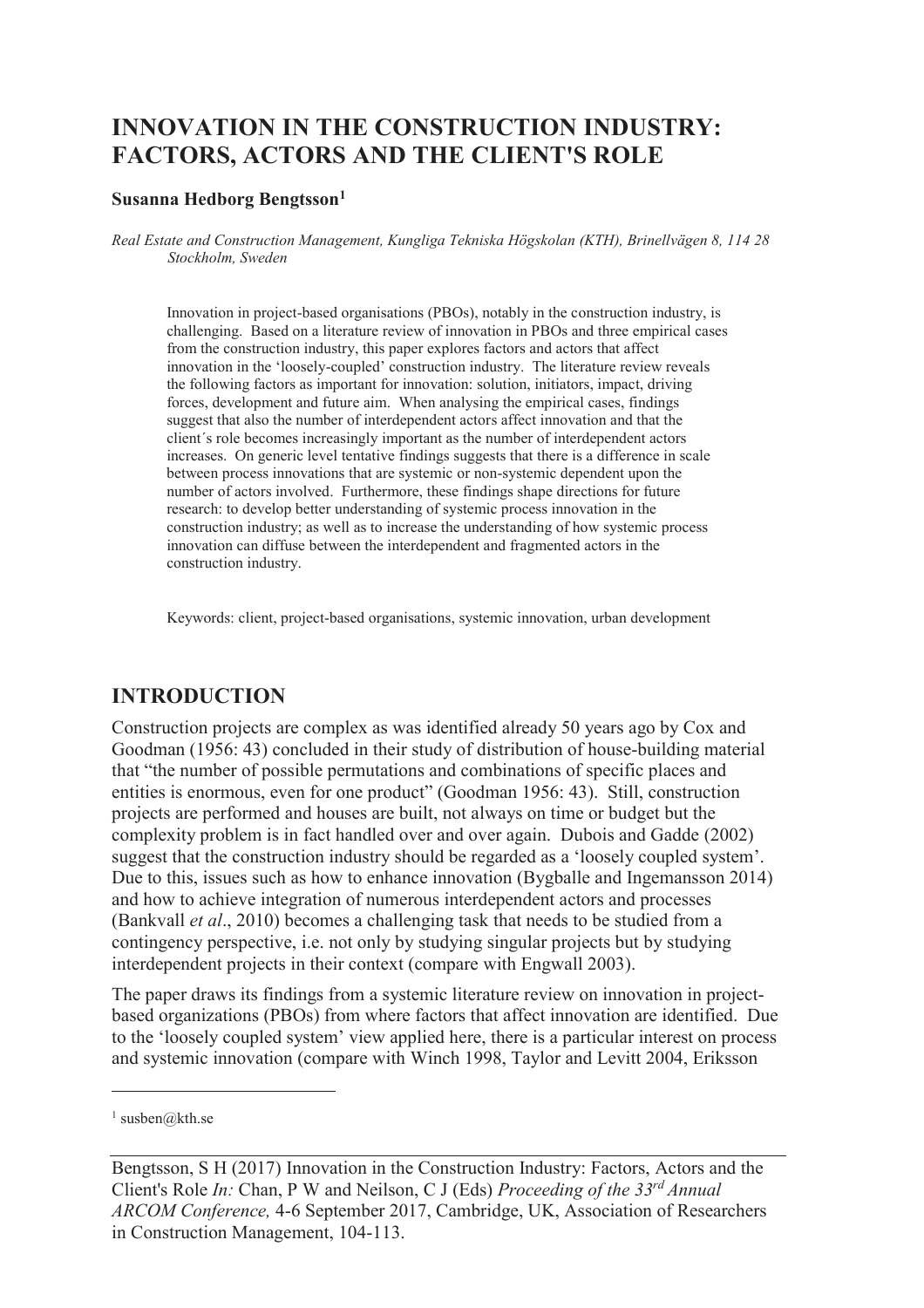and Pesämaa 2012) since innovation is dependent on coordination and collaboration (Mlecnik 2013). The identified factors are then applied to three empirical cases of construction industry attempts to drive innovation and integration by the development and use of different logistic solutions. The overall purpose is to explore differences between non-systemic and systemic process innovation initiatives in the construction sector and in particular which role the client has for such initiatives.

This paper contributes to research on innovation in the project-based construction industry, which is found to develop and diffuse differently than in the extensively researched traditional production chains setting (Taylor and Levitt 2004, Harty 2005, Lii and Kuo 2016). While construction innovation is increasingly researched, it often has a narrow and single project focus (Engström and Stehn 2016). Research on overcoming difficulties and challenges are suggested for achieving innovation in large projects with numerous actors (Davies *et al*., 2014). This is why this paper adopts a contingency approach, or project program perspective (Thiry 2002, Artto *et al*., 2009). The paper will lead to a discussion highlighting the client as a key actor in supporting systemic innovation. Tentative findings presented will also pose questions for future research directions.

To ensure clarity of the paper, the next section will present the research method applied for conducting the literature review and the multiple case study, including discussion of choices made and analysis of the data to validate the findings. Thereafter literature discussing definition, context and management of innovation in PBO is discussed, and factors that affect innovation are identified. Empirical findings are then discussed and analysed from the findings of the literature review, before conclusions and further research directions are presented.

# **RESEARCH METHOD**

The findings are results of a literature review on process innovation and systemic innovation in PBOs. The literature review took a meta-review approach with aim to document the leading research within the field (Glynn and Raffaelli 2010) and it explore factors to consider in relation to innovation in project settings. The literature review took a systemic approach by using the following steps: design the review, collect literature, extraction and quality assessing, snowballing through references, and analysis. In the design phase, three databases were decided on to retrieve a broad spectrum of potential literature from both technical and management journals, namely: Scopus, Web of Science and ScienceDirect. Following standard practice for literature reviews, a combination of search terms were used to search in title/abstract/keywords from the year 2000 until present; Table 1 presents the combinations (i.e. project AND systemic innovation, project AND process innovation etc.).

In addition to this, criteria for the extraction process were established during the design phase, namely exclusion of articles from low ranked journals and with topics other than innovation in PBOs. Included in Table 1 is a compilation of the number of collected publications per search combination, which totals to 2,527 search results. Apart for eliminating duplicates, conference paper, serials and books the extraction process narrowed down relevant articles by going through title, number of citations and publication journal. This process distilled out 123 articles. After analysing the abstracts, 23 relevant articles were chosen, mainly based on their focus on innovation in PBOs. To reduce the possibility to omit important articles in the field snowballing (Mack *et al*., 2005) was used by going through the relevant articles reference lists. This yielded another 14 articles, which were included in the literature review.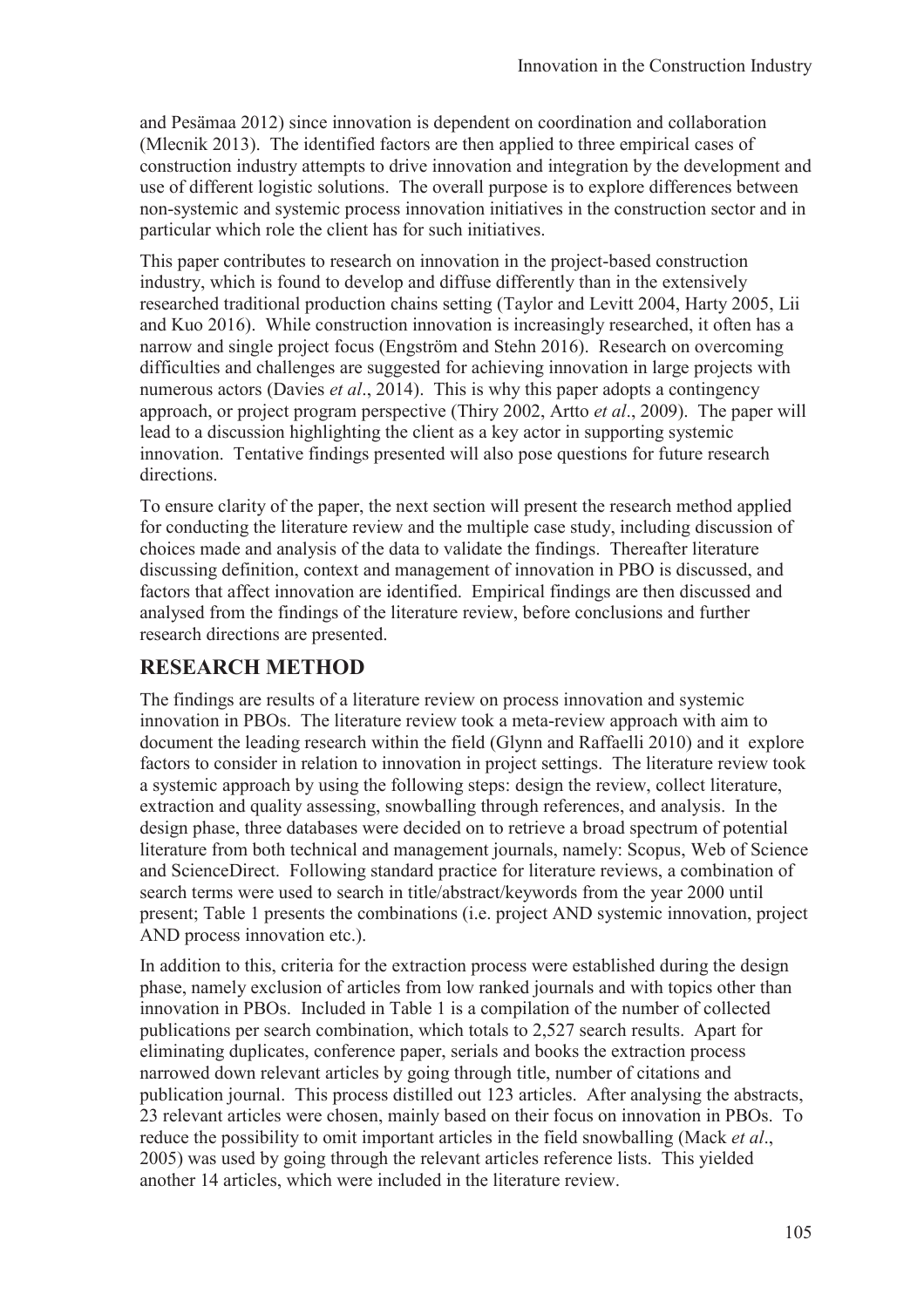In the final step, the 37 relevant articles identified were first examined separately and then combined and categorized into three groups: innovation definitions, innovation context, and innovation management. The findings from these three groups resulted in six factors useful for exploring innovations. These factors were then applied to the empirical findings described below to establish tentative findings.

*Table 1: A summary of search term combination and their yielded results* 

|                         |     | Systemic innovation Process innovation Technological innovation |
|-------------------------|-----|-----------------------------------------------------------------|
| Project                 | 397 | 1927                                                            |
| Construction industry 7 |     |                                                                 |

The empirical findings presented in this paper are based on a qualitative study using a multiple case study approach (Yin 2014). The study includes three empirical cases from 2016 and 2017 focusing on construction industry attempts to drive innovation and integration by initiating logistic solutions. Cases 1 and 2 are solutions developed by and for contractors alone to support on-site coordination of material and personnel. While Case 3 is a solution developed as a logistic centre by a municipality aimed for all developers, contractors and subcontractors in an urban development project (UDP) supporting optimisation of material flows, waste management, health and safety and coordination between contractors and subcontractors. The municipality initiated and developed the outlines of the logistic solutions and thereafter procured a logistic contractor to further develop and run the logistic centre, known in the industry as third party logistics (3PL).

Two semi-structured interviews with employees responsible for logistics within the respective firm were conducted in Case 1 and 2. The interviews were combined with a three-hour workshop at each company held by the firms' logistic departments. Case 3 includes a total of 29 interviews with municipality's project management, developers' project managers and contractors' site managers, as well as field notes from 10 hours of meeting observations from clients' meetings held by the municipality. The questions explored were how the logistic solutions were initiated, implemented and used and effects on work methods within projects and firms. The developed empirical material was later analysed based on the six factors identified in the literature review to guide tentative findings and suggestions for future research.

# **OVERVIEW OF LITERATURE ON INNOVATION IN PBO**

# **Definitions of Innovation**

By innovation is meant a practice that is perceived as new to an organisation able to adopt it (Rogers 2003). However, as highlighted by Garcia and Calantone (2002) it is important to define different types of innovation both in research and in practice, as many definitions are used interchangeably (Briscoe *et al*., 2004, Hullova, Trott and Simms 2016). The purpose for making such definitions is to create a common understanding of the innovation discussed, to be able to seek source and nature of innovation and to highlight if certain types of innovation can be fostered by co-operation (Propris 2002).

There are different ways to classify innovation in PBOs, for example radical to really-new innovation (Garcia and Calantone 2002), incremental to radical innovation (Slaughter 1998), or adopt environment categories (Johannessen 2013). A common classification originating from manufacturing studies is to separate between product and process innovation (Hullova *et al*., 2016). From research based on manufacturing studies process innovation is commonly seen as a bi-product to product innovation, i.e. when a new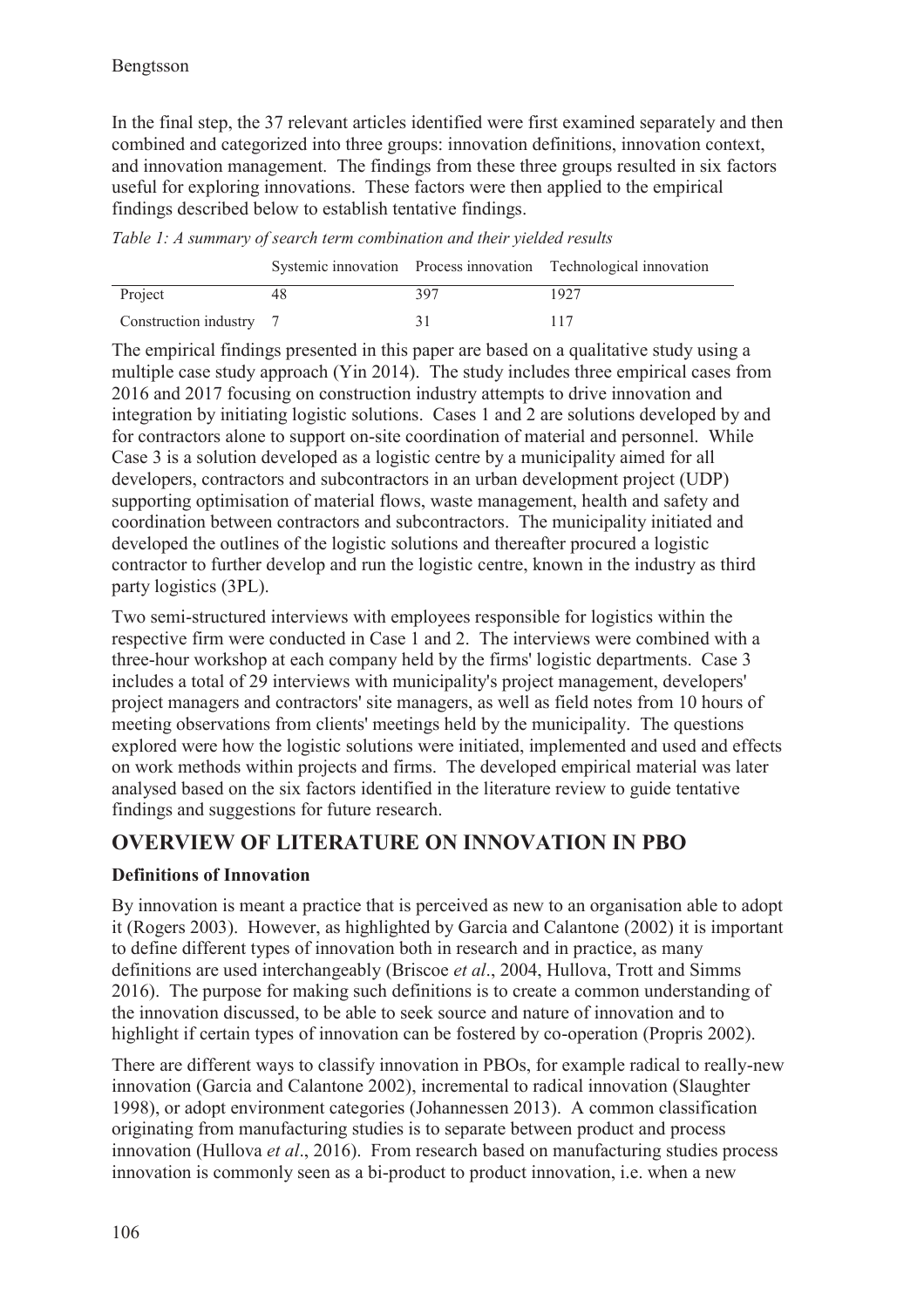product is changed, parts of the production process also needs to be changed. When looking into PBOs, and specifically the construction industry, process innovation is in contrary to manufacturing seen as something highly relevant and re-occurring in and of itself. The reason for this is that a major part of the costs involved in construction comes from aligning the project and improving the supply chains and construction processes. This is in line with Engwall's (2003) findings of the importance to take history, scope, and environment into account to manage innovation. This contingency perspective is particularly significant in UDPs given the large number of projects, i.e. fragmented and interdependent actors (Winch 1998).

By process innovation is meant new methods that create change in tools and software, or in other words, changes in the supply chain and construction processes (OECD 2015) and by systemic innovation is meant innovation which depends on coordination and collaboration among several key actors during the innovation process (Mlecnik 2013). Systemic innovation success is thus dependent on inter-organisational networks. Such innovation will foster and spread change in systems (Slaughter 2000). The construction industry is, according to Mlecnik (2013), compatible for systemic innovation, in terms of the high interaction between actors and project-based organisations. The results, however, will depend on coordination and collaboration.

#### **Context Implication on Innovation in PBO**

The context for innovation is defined as the need for the environment to be receptive to innovation (Pettigrew, Ferlie and MCkee 1992) and alignment with the context is seen as vital for innovation to happen (Taylor and Levitt 2007, Alin *et al*., 2013). Aligning the innovation to the project would increase the actors' acceptance (Taylor and Levitt 2007). Treating misalignment between innovation and its context includes stability in relations between actors, accessible boundaries between firms and the use of change agents. Adding to this, Alin *et al*., (2013) investigates the complex process of systemic innovation and aligning it to its project network, suggesting an inter-firm focus for alignment. Inter-firm collaboration to increase innovation is however difficult in the project-based construction industry due to the loose ties between projects and firms (Dubois and Gadde 2002).

Dorée and Holmen's (2004) argue for a distinction between single and multiple actor innovation. Where single actor innovation needs to focus on coupling between a project and its firm, multiple actor innovation also needs to focus on couplings between several projects and different firms, as for example in a UDP. To achieve this, clients are described as an important actor through strengthening relationships, and through creating collaboration and communication channels (Blayse and Manley 2004, Hartmann, Reymen and Van Oosterom 2008). It is also argued that the client must be organisationally ready for process innovation, especially when the innovation development and benefits stretch beyond the singular project, e.g. throughout a program (Engström and Stehn 2016). The client's procurement strategies can serve to enhance the relationships and knowledge sharing can support innovation (Eriksson 2013, Lindgren 2016).

To further discuss the differences between systemic and non-systemic innovation, support can be found in the literature. Harty (2005), for example, separates between bounded and unbounded innovation and equates unbounded innovation with systemic innovation that are able to impact the interdependent and fragmented actors of the industry. Taylor and Levitt (2004) is another example. They categorises innovation depending on its impact on included actors and surrounding and argue that systemic innovation diffuse more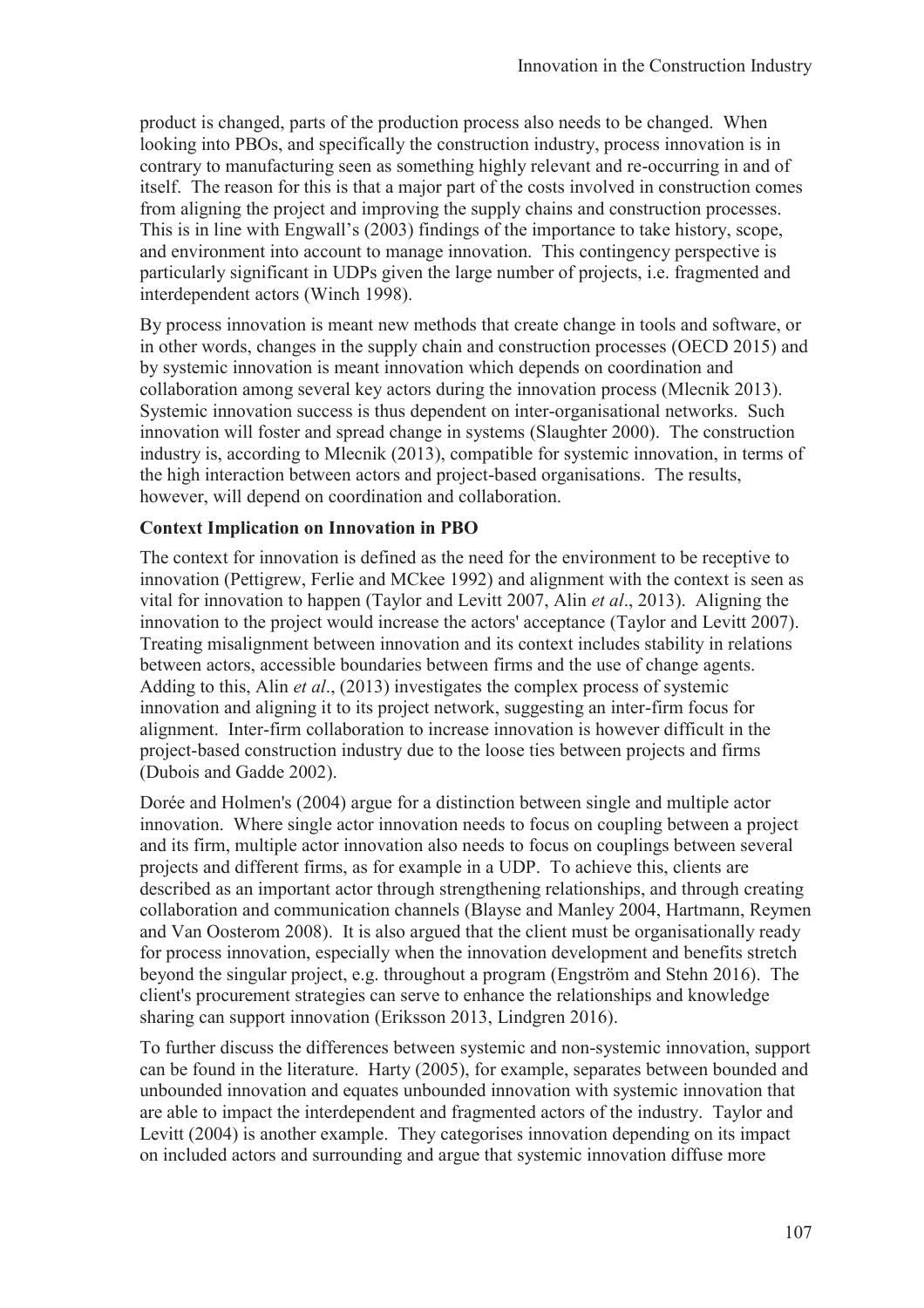slowly in PBOs due to the impact from regulations, decentralization in PBOs and fragmentation of actors.

#### **The Importance of Management to Enhance Innovation**

Gann and Salter (2000) argue for the importance to also address questions regarding management of innovation in PBOs. While Kale and Arditi (2010) focus on the importance of internal influences to diffuse innovation in the construction industry, research also points to the importance of cooperation (Ling 2003, Holmen, Pedersen and Torvatn 2005, Bosch-Sijtsema and Postma 2009) and communication (Widén and Hansson 2007, Larsen 2011) to enhance innovation in PBOs. These factors are found to be of increased importance for systemic innovation. Another important aspect highlighted by Larsen (2011) is awareness. In a fragmented network of actors, the awareness of innovation must be a key management task, to create a common understanding of the innovation. Hence, the management of innovation in PBOs commonly includes initiation, design and diffusion. From the findings presented in this section six factors can be been identified which together describe innovation and how it will affect and is affected by involved actors, see Table 2. These factors will be used in the next section when outlining the empirical findings.

*Table 2: Identified factors to describe innovation in PBOs* 

|                                   | Categories Definition Context Management |
|-----------------------------------|------------------------------------------|
| Factors Solution Initiator Origin |                                          |
|                                   | Impact Development                       |
|                                   | Future aim                               |

# **RESULTS AND DISCUSSION**

#### **Defining the Logistic Solutions from the Cases**

Today we equate all available solutions; we must differentiate depending on applicability in type of project... [Logistic Manager at contractor, Case 1]

This quote highlights the desire to further explore and develop construction logistic solutions. It also shows the importance to realise that each solution needs to be adjusted to its specific context. The empirical findings in Table 3 are presented from the six factors identified in the literature study. A conclusion drawn from Table 3 is that there are differences between Case 1 and 2 and Case 3. To begin with, Case 1 and 2 represent solutions for single projects from a single actor's (i.e. contractors) perspective. Hence, they can be understood as single actor innovation. Case 3, on the other hand represent a solution for many interdependent projects and actors and can be understood as a multiple actor innovation.

The main difference discovered when comparing the two types of logistic solutions is number of actors involved, which is much higher in Case 3. In Case 3 the municipality procured a 3PL solution in the early stages which they made mandatory for all actors onsite. In Case 1 and 2 on the other hand the contractors developed their solution in-house for their own projects and the solutions are flexible to which projects and actors need to use it. A possible consequence from this is that the solution developed in Case 3 can spread across the industry but will have great need for inter-organisational processes such as coordination and communication (Mlecnik 2013). In contrast, the solutions in Case 1 and 2 are flexible to customize between project and actors, but will not be presented to, and hence have impact on, a larger number of actors. This finding is in line with the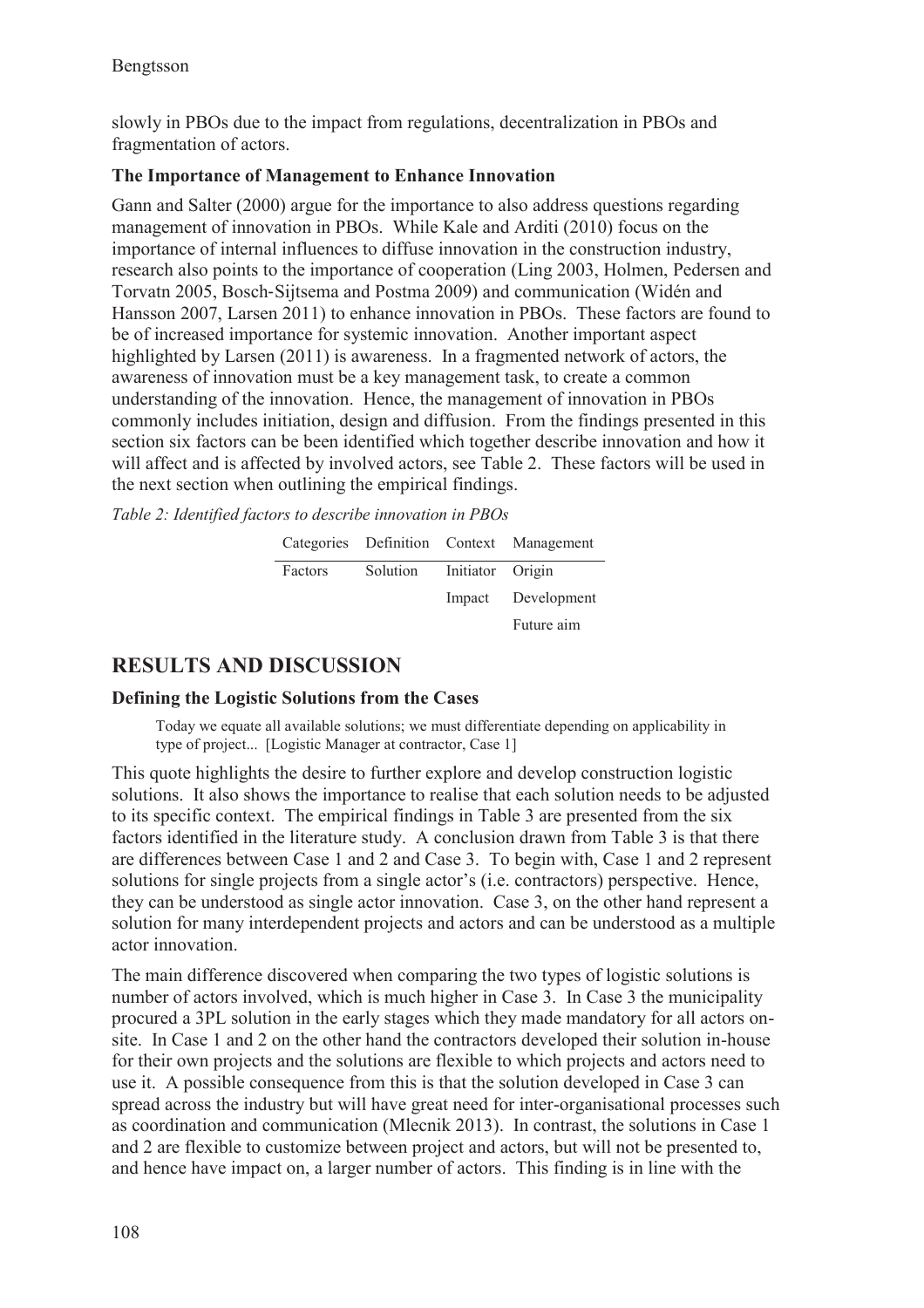cases driving forces; while Case 1 and 2 focuses on simplifying projects and improve financial result with more efficient logistic, Case 3 is more focused on environmental and development aspects:

It is important for the municipality with large urban development projects, a place to drive innovation in the industry. [Project manager at municipality, Case 3]

The municipality must see public welfare instead of financial aspects, a tool to reach the environmental goals. [Client Support at municipality, Case 3]

| Factors           | Case 1, Single actor                                                                    | Case 2, Single actor                                                    | Case 3, Multiple actor                                                                       |
|-------------------|-----------------------------------------------------------------------------------------|-------------------------------------------------------------------------|----------------------------------------------------------------------------------------------|
| Solution          | Designed in-house<br>including purchased<br>software                                    | Designed in-house<br>including influence from<br>software of the market | Designed by municipality<br>and logistic consultants,<br>procured with public<br>procurement |
| Initiators        | Purchasing department for<br>single project                                             | Management focus on a<br>single project                                 | Management of UDP<br>(municipality)                                                          |
| Impact            | Affect the procured<br>suppliers and subcontractor                                      | Affect the procured<br>suppliers and<br>subcontractor                   | Affect clients, suppliers and<br>all levels of contractors                                   |
|                   |                                                                                         |                                                                         | Force increased<br>collaboration between<br>projects                                         |
| Driving<br>forces | Financial incentives                                                                    | Financial incentives                                                    | Minimize disturbance in the<br>city                                                          |
|                   | Solution to simplify                                                                    | Create project specific<br>solution for one client                      |                                                                                              |
|                   | complex projects                                                                        |                                                                         | Lower climate influences                                                                     |
| Development       | Possibility for continuous<br>alterations and<br>customization                          | Possibility for<br>continuous alterations<br>and customization          | Alterations possible after<br>contract period, during new<br>procurement process             |
| Future aim        | Increase use of solution in<br>all larger projects and offer<br>solution within concern | Offer solution within<br>concern and to UDPs<br>(similar to 3PL)        | Develop the solution and<br>make standard in UDPs in<br>the municipality                     |

*Table 3: Summary of logistic solutions in Case 1, 2, and 3 from the factors* 

#### **Number of Actors to Define Innovation in PBO**

Based on these findings we can establish that both single and multiple actors' solutions can be defined as process innovations (OECD 2015). The new solutions for logistics coordination, during planning and production, creates a need for updated processes, such as increased communication and integration between contractors and suppliers, planning tools (software systems) for on-site deliveries, and integrated waste management. However, from the empirical findings we can also observe a difference in the number of involved actors between single actor solutions (Case 1 and 2) and multiple actor solution (Case 3); see Figure 1a and 1b for visualization. For the single actor innovation in Figure 1a the logistic solutions focus on the on-site actors. The single project perspective makes innovation difficult to adopt in larger complex settings (e.g. UDPs). This suggests that single actor solution should not be seen as systemic innovation. Turning the focus to Figure 1b, the high number of involved actors implies a systemic innovation (Taylor and Levitt 2004, Harty 2005), on account of the possibility for a large diffusion of innovation. On the other hand, the fragmentation of actors (Winch 1998) and the 'loose couplings' between projects in the UDP (Dorée and Holmen 2004) may hamper such diffusion. A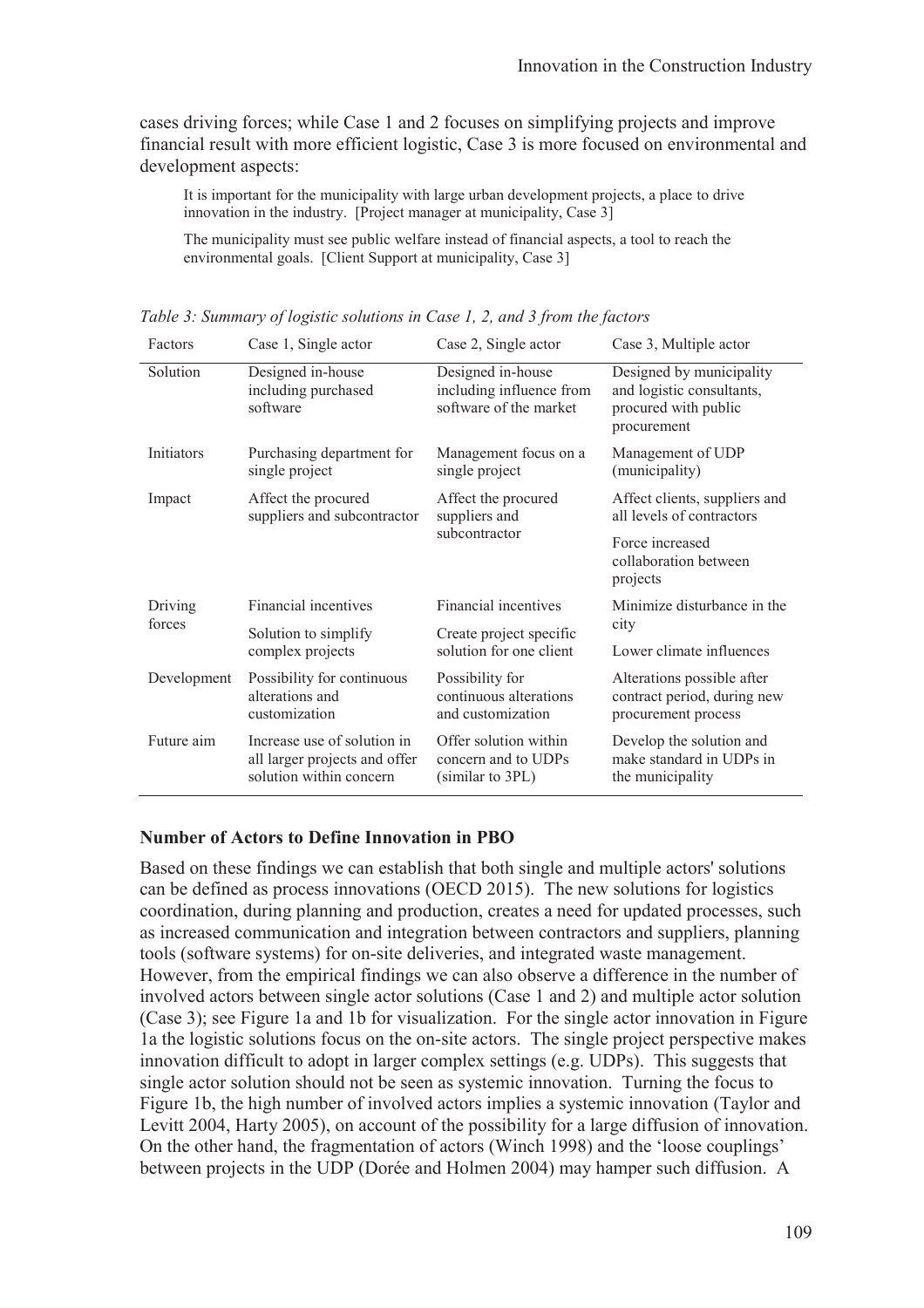focus on coordination and cooperation for systemic innovation can help reduce this problem (Mlecnik 2013). In other words, multiple actor innovation in the construction industry needs to apply a contingency perspective and use a program perspective rather than a narrow single project perspective.

### **Client's role for innovation in PBO**

Having defined the construction logistic solutions as different innovation types there is a need to also acknowledge the context and management of innovation. In all three cases, innovation was initiated and developed top-down, always initiated on a management level (see Table 3). This is in contrast to the findings that highlight the importance of context (Engwall 2003, Harty 2005, Taylor and Levitt 2007, Alin *et al*., 2013).



*Figure 1a and 1b: Actors involved in single and multiple actor logistic solutions. Full line implies a contractual relationship, while dashed line implies an informal relationship.* 

Guidelines from related work also suggest a need for increased focus on awareness (Larsen 2011), cooperation and communication (Ling 2003, Holmen *et al*., 2005, Widén and Hansson 2007, Bosch-Sijtsema and Postma 2009) for innovation with increased complexity. When the number of actors increase, as visualised in Figure 1, the need for a broader (contextual) perspective on development and diffusion of innovation becomes crucial.

Based on the reasoning above, the conclusion is that context and management is increasingly important for innovation in PBOs when the number of actors increases. It can be argued, based on Figure 1, that the client has a central role to communicate innovation in an UDP. The client also has contractual possibilities to create the context and management for innovation (Bosch-Sijtsema and Postma 2009, Larsen 2011, Eriksson 2013).

# **CONCLUSIONS AND FUTURE RESEARCH DIRECTIONS**

Innovation in the project-based construction industry is dependent on factors such as solution, initiators, impact, driving forces, development and future aim including the number of actors. As the literature suggests context and management are both important and they must differ depending on number of actors involved. From the discussion the client is identified as an important actor for a multiple actor innovation, identified as systemic innovation, with the possibility to affect the context and management for innovation. For urban development projects the client has a central role to implement and diffuse innovation. An additional conclusion is that systemic innovation in urban development projects needs to take a broader perspective than only the individual project. To develop and diffuse innovation the whole context of the urban development project must be considered with all its different actors, projects and processes. Hence, a program perspective must be taken. In comparison, single actor innovation, e.g. the contractors'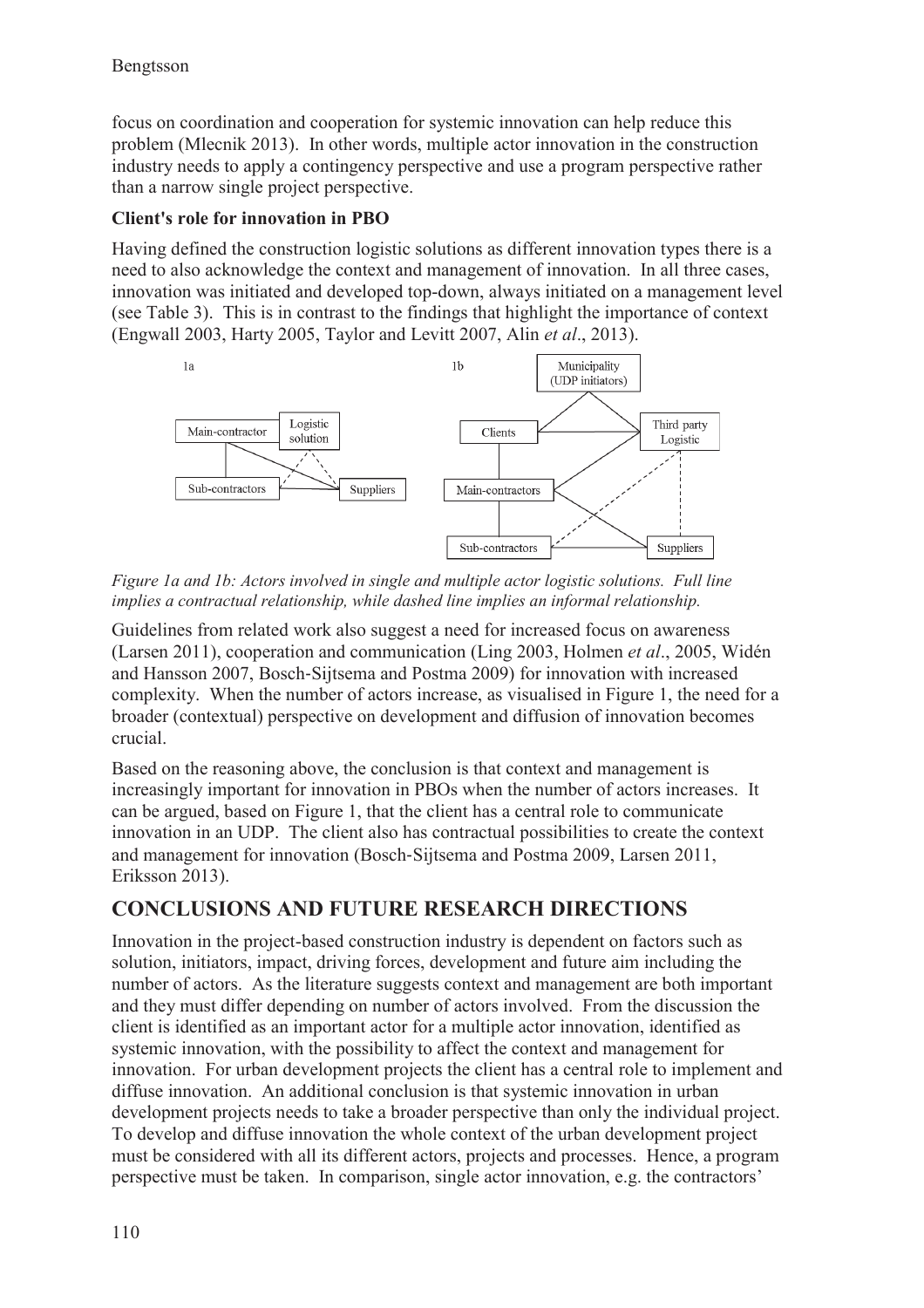own solutions, can be more flexible and adopt innovation on a per project basis with little effect on other actors, but also with limited possibility to diffuse the innovation more broadly among other actors.

From the tentative conclusions presented above the papers contribution is to present questions for future research direction. A first possible direction is to develop the understanding of the phenomena of different innovation in PBOs on a project, program, and portfolio level. This could also lead to research to increase the understanding of how systemic innovation can diffuse between the interdependent and fragmented actors in the construction industry. By developing the multiple case study with deeper data collection and analysis per case and include more cases from urban development projects the tentative findings from this paper and the question for further research can be explored.

# **REFERENCES**

- Alin, P, Maunula, A O, Taylor, J E and Smeds, R (2013) Aligning misaligned systemic innovations: Probing inter-firm effects development in project networks. *Project Management Journal*, **44**(1), 77-93.
- Artto, K, Martinsuo, M, Gemünden, H G and Murtoaro, J (2009) Foundations of program management: A bibliometric view. *International Journal of Project Management*, **27**(1), 1-18.
- Bankvall, L, Bygballe, L E, Dubois, A and Jahre, M (2010) Interdependence in supply chains and projects in construction. *Supply Chain Management: An International Journal*, **15**(5), 385-393.
- Blayse, A M and Manley, K (2004) Key Influences on construction innovation. *Construction Innovation*, **4**(3), 143-154.
- Bosch-Sijtsema, P M and Postma, T J B M (2009) Cooperative innovation projects: Capabilities and governance mechanisms. *Journal of Product Innovation Management*, **26**(1), 58-70.
- Briscoe, G H, Dainty, A R J, Millett, S J and Neale, R H (2004) Client-led strategies for construction supply chain improvement. *Construction Management and Economics*, **22**(2), 193-201.
- Bygballe, L E and Ingemansson, M (2014) The logic of innovation in construction. *Industrial Marketing Management*, **43**(3), 512-524.
- Cox, A and Ireland, P (2002) Managing construction supply chains: The common sense approach. *Engineering Construction and Architectural Management*, **9**(5-6), 409-418.
- Davies, A, Macaulay, S, Debarro, T and Thurston, M (2014) Making innovation happen in a megaproject: London's Crossrail suburban railway system. *Project Management Journal*, **45**(6), 25-37.
- Dorée, A G and Holmen, E (2004) Achieving the unlikely: Innovating in the loosely coupled construction system. *Construction Management and Economics*, **22**(8), 827-838.
- Dubois, A and Gadde, L E (2002) The construction industry as a loosely couples system: Implications for productivity and innovation. *Construction Management and Economics*, **20**(7), 621-631.
- Engström, S and Stehn, L (2016) Barriers to client-contractor communication: implementing process innovation in a building project in Sweden. *International Journal of Project Organisation and Management*, **8**(2), 151-171.
- Engwall, M (2003) No project is an island: Linking projects to history and context. *Research Policy*, **32**(5), 789-808.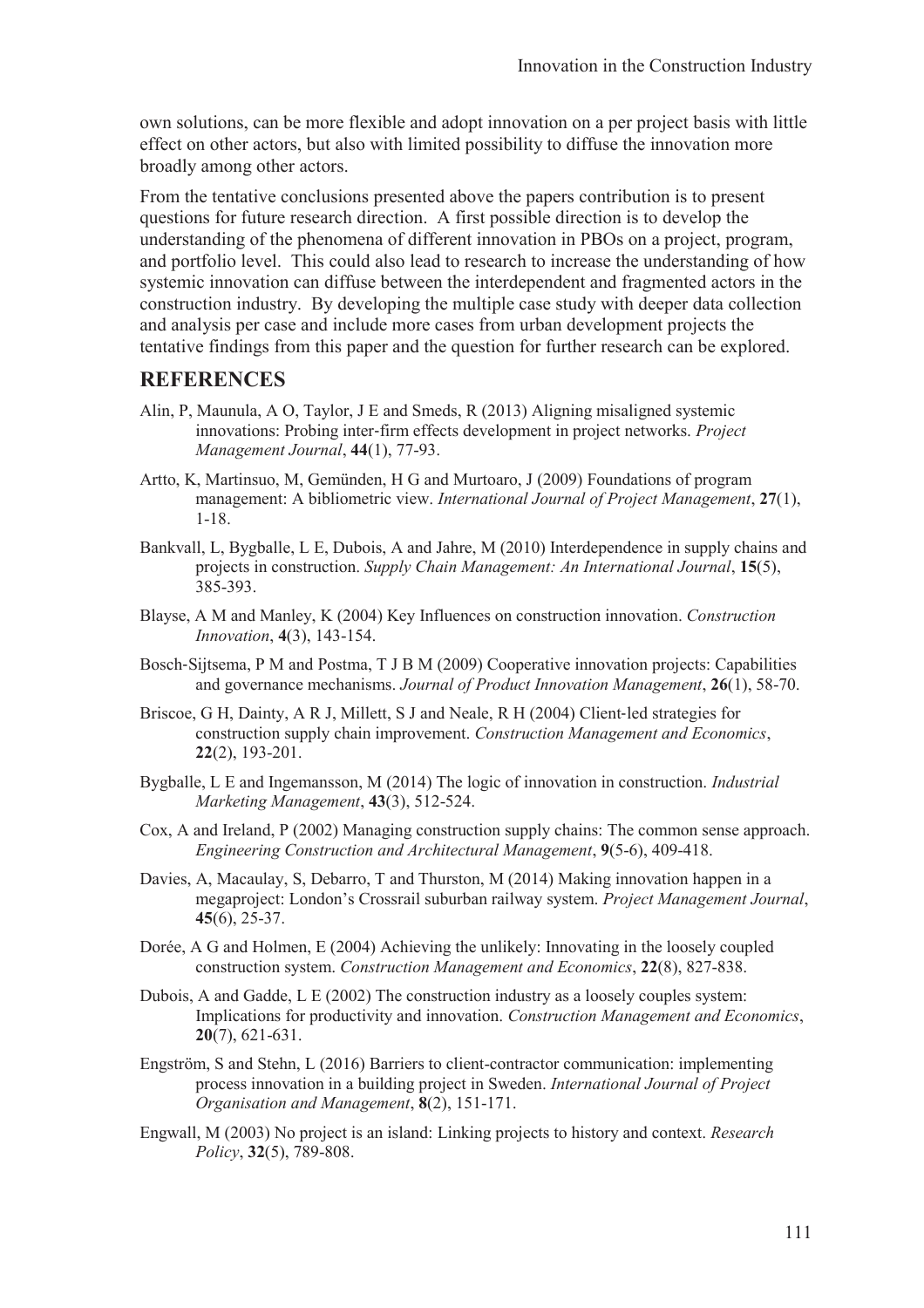- Eriksson, P E and Pesämaa, O (2012) Buyer-supplier integration in project-based industries. *Journal of Business & Industrial Marketing*, **28**(1), 29-40.
- Eriksson, P E (2013) Exploration and exploitation in project-based organizations: Development and diffusion of knowledge at different organizational levels in construction companies. *International Journal of Project Management*, **31**(3), 333-341.
- Gann, D M and Salter, A J (2000) Innovation in project- based, service- enhanced firms: The construction of complex products and systems. *Research Policy*, **29**(7), 955-972.
- Garcia, R and Calantone, R (2002) A critical look at technological innovation typology and innovativeness terminology: A literature review. *Journal of Product Innovation Management*, **19**(2), 110-132.
- Glynn, M A and Raffaelli, R (2010) Uncovering mechanisms of theory development in an academic field: Lessons from leadership research. *Academy of Management Annals*, **4**(1), 359-401.
- Hartmann, A, Reymen, I M M J and Van Oosterom, G (2008) Factors constituting the innovation adoption environment of public clients. *Building Research & Information*, **36**(5), 436- 449.
- Harty, C (2005) Innovation in construction: A sociology of technology approach. *Building Research & Information*, **33**(6), 512-522.
- Holmen, E, Pedersen, A C and Torvatn, T (2005) Building relationships for technological innovation. *Journal of Business Research*, **58**(9), 1240-1250.
- Hullova, D, Trott, P and Simms, C D (2016) Uncovering the reciprocal complementarity between product and process innovation. *Research Policy*, **45**(5), 929-940.
- Johannessen, J A (2013) Innovation: A systemic perspective developing a systemic innovation theory. Kybernetes, **42**(8), 1195-1217.
- Kale, S and Arditi, D (2010) Innovation Diffusion Modeling in the Construction Industry. *Journal of Construction Engineering and Management*, **136**(3), 329-340.
- Larsen, G D (2011) Understanding the early stages of the innovation diffusion: Awareness, influence and communication networks. *Construction Management and Economics*, **29**(10), 987-1002.
- Lii, P and Kuo, F I (2016) Innovation- oriented supply chain integration for combined competitiveness and firm performance. *International Journal of Production Economics*, **174**(1), 142-155.
- Lindgren, J (2016) Diffusing systemic innovations: Influencing factors, approaches and further research. *Architectural Engineering and Design Management*, **12**(1), 19-28.
- Ling, F Y Y (2003) Managing the implementation of construction innovations. *Construction Management and Economics*, **21**(6), 635-649.
- Mack, N, Woodsong, C, MacQueen, K M, Guest, G and Namey, E (2005) *Qualitative Research Methods: A Data Collectors Field Guide*. North Carolina, USA: Family Health International.
- Mlecnik, E (2013) Opportunities for supplier-led systemic innovation in highly energy-efficient housing. *Journal of Cleaner Production*, **56**, 103-111.
- OECD (2015) *Innovation Strategy: Defining Innovation*. Paris: OECD. Available from: http://www.oecd.org/site/innovationstrategy/defininginnovation.htm [Accessed 19th July 2017].
- Pettigrew, A, Ferlie, E and McKee, L (1992) Shaping strategic change The case of the NHS in the 1980s. *Public Money and Management*, **12**(3), 27-31.